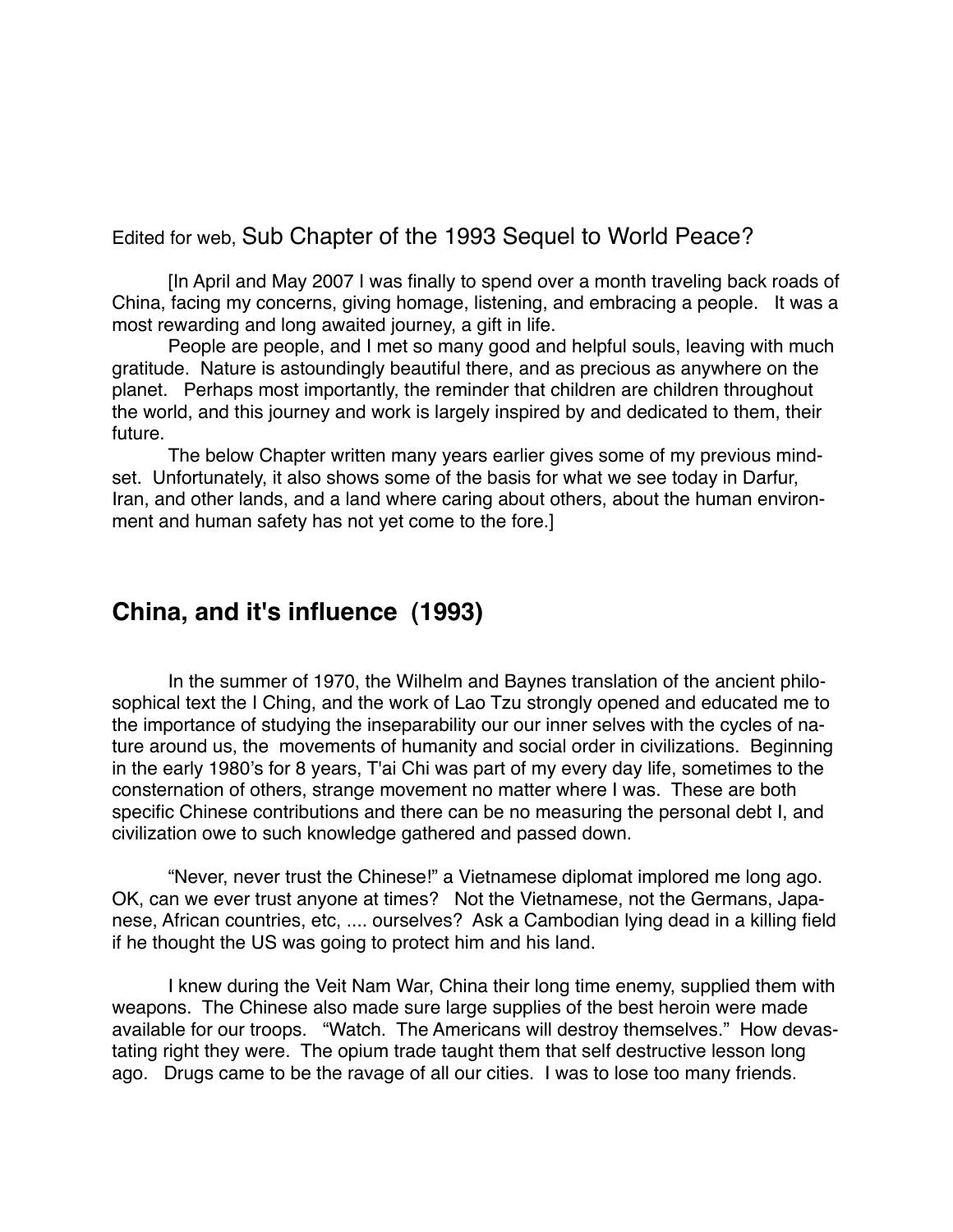Some of the diplomats being asked about China's influence asked that they not be identified with their comments on this subject. That response alone answered my question about China's influence. That is how wary of, or smart diplomats are around this "third world nation". China continually claims itself to be a third world country, sounding much like "poor poor, and good good me", but it is clearly gaining power and influence rapidly. I ask if this third world outlook is true.

"I have great respect for China. It has been underestimated by the rest of the world. Taiwan is there to prove that the Chinese people can make it. I don't agree with many of the policies of China, but you have to agree on some things. Forty years ago illiteracy rates were horrendous, access to health was appalling, women's rights were non existent. They were like the least developed country. After the revolutionary process you see definite improvement in all these issues. Women's rights still have a way to go, but if they didn't have a strong policy in terms of population they wouldn't be 1 billion people, they'd be 3 billion people."

"I remember once a Norwegian delegate criticizing China for it's population control policies. The Chinese delegate said she was completely in agreement with her colleague, and that her country would immediately cease to have any population programs if Norway would accept at least a million Chinese a year, and the same for each of the rest of the world.

"It is a developing country, but with an impressive economic growth of 7%, which is the highest at this moment. Maybe Indonesia is close to it, but they are oil exporters which China is not. China also is a nuclear country, which gives them a different perception of life. I do believe once they take off, and they are going to do so, it is going to be a very extremely powerful country."

The present and past was hidden from the public so well that I knew nothing of Tibet until one cold evening, winter 1977. I happened by chance to walk by a Lama on 125th Street. I stopped a moment to satisfy my curiosity of his presence in Harlem. He invited me to a special occasion beginning just then, an all night chant. Up an old rickety narrow, dimly lit staircase, incense floating, butter lamps burning gently, mysterious sounds and language resonating, handwritten sacred texts unfolding from between hand painted wooden covers, wild art of devouring demons on the wall (tankas), long flowing robes, unique hand gestures, clanging bells, ... all something I had heard of but never experienced directly. This wasn't for show. It was a trancelike night, stepping into another time, and certainly another place. Warm, welcoming, sincere, reverent, a very modest, and humble people. I was deeply moved.

What I did not know before that moment, was the history of why Tibetans here, now? A student began to unfold for me that night the story of this lama's near death escape from Tibet, of his many countrymen who didn't make it, and for those who did, a people now without a country. A few years later I was to befriend the daughter of the military scholar, Stanton Candlin, who long before, wrote the on the scene book, "Tibet at Bay", and get to see and hear one of the wisest leaders I'd ever come across this life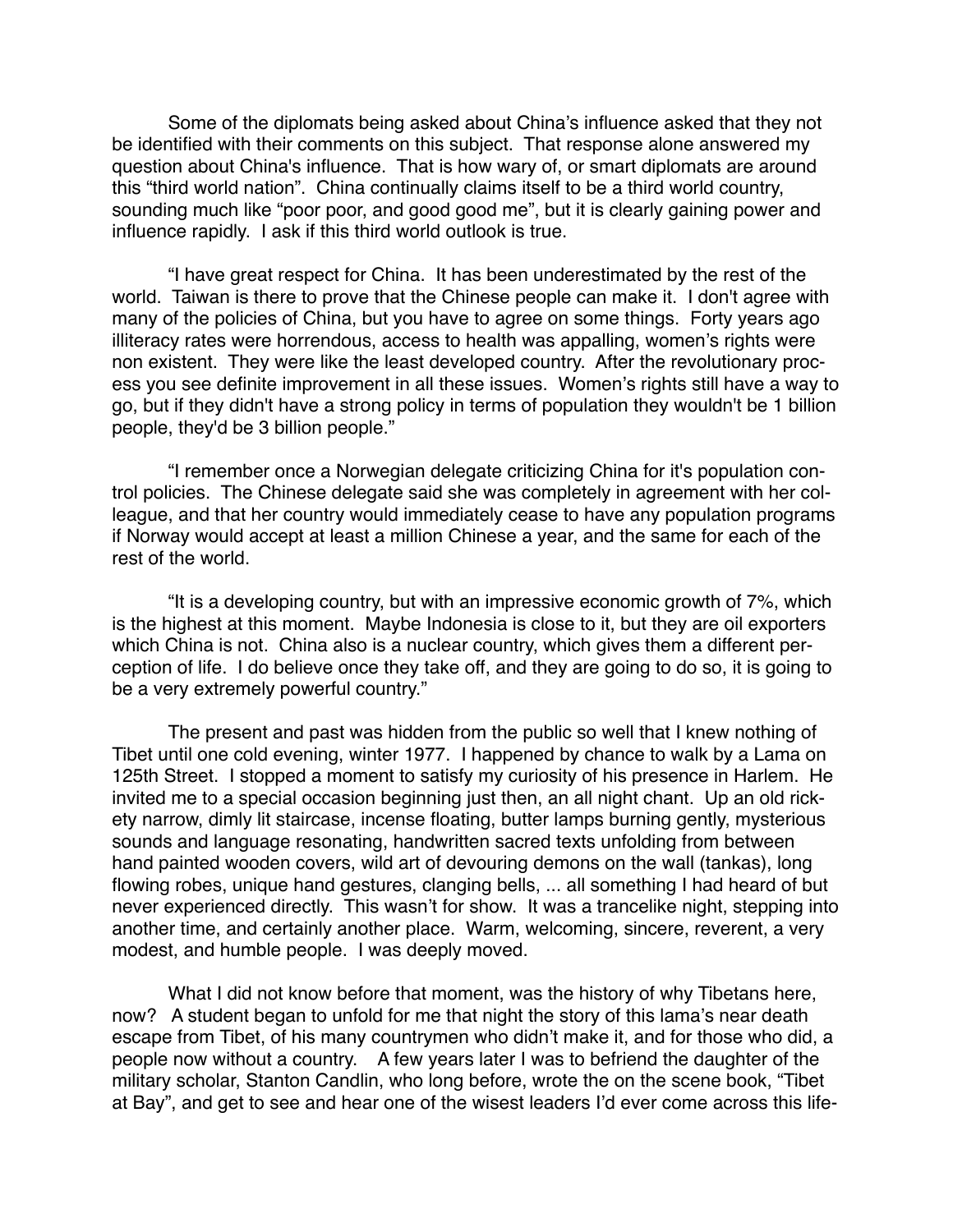time, anywhere, His Holiness the 14th Dalai Lama. Although the Chinese clearly wish he did not exist, there is nothing in his intentions and words that would not contribute to the Chinese becoming an even greater nation and people.

Such sadness and injustice. Why didn't I hear of this earlier? It happened in my lifetime, a country taken over by another. Such great untold suffering, a hidden genocide. That next week, I wrote my first letter on Tibet to my representative.

In these interviews, I repeat an inquiry, like a mantra, to the diplomats: I am uneasy. Not just because China can someday challenge the US, which it very well may. We seem to be granting this country very biased trade conditions with "Most Favored Nation Status" while the examples of their behavior on Taiwan, and Tibet [and now Tiananmen Sq.] go unchecked, unrecognized, unknown. I've been in several meetings where if the word "Tibet" is just mentioned, the Chinese delegates stand right up and walk out of the room. They hold all policies on even unrelated issues hostage if there be the slightest mention. I saw them immediately even walk out of a room because a Human Rights Watch representative (Tibetan refugee's were included in a recent study) walked in. He wasn't going to mention Tibet at all, the meeting was on other issues.

It's amazing to watch this behavior in an international forum. We are not allowed differing views? We can't talk about it? We don't have to be pro or anti independence, but let's discuss things. An NGO seeking accreditation will get blocked if at anytime, in it's lifetime, it had anything to say about either of those situations. That is blackmail. The international community let's blackmail stand. The US Congress even grants, "Most Favored Nation". All ethically and morally short sighted, for again, roosters do come back to roost.

-O-

A diplomat confirms, "Yes. Look what happened yesterday. The Chinese student, 24 yr. old Chang, one of the organizers of the student uprising, was invited by the Correspondents Association to speak at the UN. The secretary General said, No. He was not allowed to come here, nor make any press conference. So the Chinese do have their leverage here."

I respond: "I know the US and Western countries have exercised leverage at times too. When we don't want something, we have also used the Veto. It makes me uneasy for any country to have that much power, just that sense of any wrong they may do can be covered up, yet they feel free to fire away at others. But most importantly, it is the not being open for critical feedback.

I am not into just pointing the finger. Every country can point a finger at someone. America has done some horrible things. At least during the Vietnam War there was critical feedback allowed, and it was heard often in the UN at the time. That's the big difference. But I get very uneasy, when a country says "There is no problem here. It never existed. Move on. End of discussion."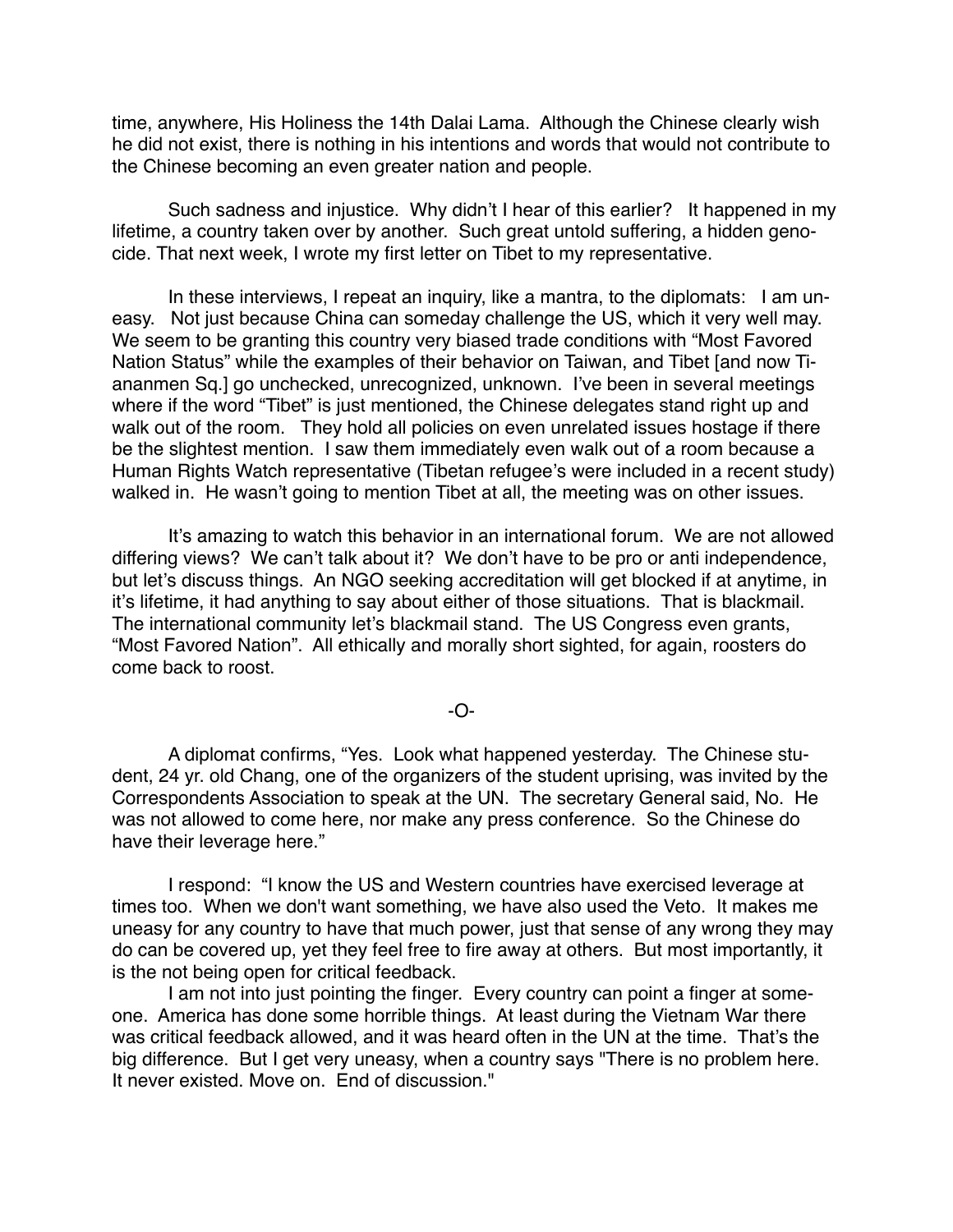He replies, "Yes. I do think that China with Tibet is one of the saddest cases of the UN silence. We also have the Kurds and other situations. The Kurds of Iran, Iraq and Turkey, on this the UN has also been completely silent. And the indigenous people in most every country... in every country."

"Yes," I respond. "Non-interference we call it [Strongest of proponents of which has been China.] Even the [American] Indians here."

The ambassador continues, "So, the UN has been silent on a number of issues. The question is, how strong is China? For me from the part of the world I come from, we have diplomatic relations with Taiwan, therefore we have no relations with China [China's will, not theirs]. We a have a difficult relationship because of that. Now you see the Taiwanese are talking with the Chinese. They have economic interests on mainland China, so we have to see what will happen next. Anything can happen. It can be that Taiwan may become an independent nation, as it truly deserves to be, if it wants to."

Me. "I don't think they would stand for Taiwan being independent."

"I know they won't. Taiwan is a very successful economic country. China is a world apart. But I think they [China] are looking at what went on at the unification of Vietnam and Germany, because that sets a lot of the pace. Taiwan will say, OK let's merge, but they know they will have to spend a lot of money in mainland China."

-O-

I found Chinese Counsellor Zhang Yan, to be a very affable, up beat, confident, friendly, a well seasoned diplomat. We both seemed to be relaxed and enjoy the personal contact, when talking about life in general. I'm indebted for his sharing below. Not in a stereotypical heavy handed pedagogical way, but as diplomatically as possible, he drove home the same all too common points, their same mantra also recited everywhere you turn and in my 1983 interview, that of stressing non-interference in internal affairs, and how important that was for the international community. And in terms of the arms race, always always pointing blame to other nations (yes, naturally, the US). They had a military force for protection only and had no interest in the arms race. They don't meddle in other affairs, as we do. They were offering to help people around the world. The great powers were only interested in using others, and in increasing their hold on power. I failed to get him to modify his view on these critical global issues. Nor on Tibet. That land and people was always China, and they were liberated. A thought later occurred to me, perhaps the inability for exposing any self criticism was linked to pure survival.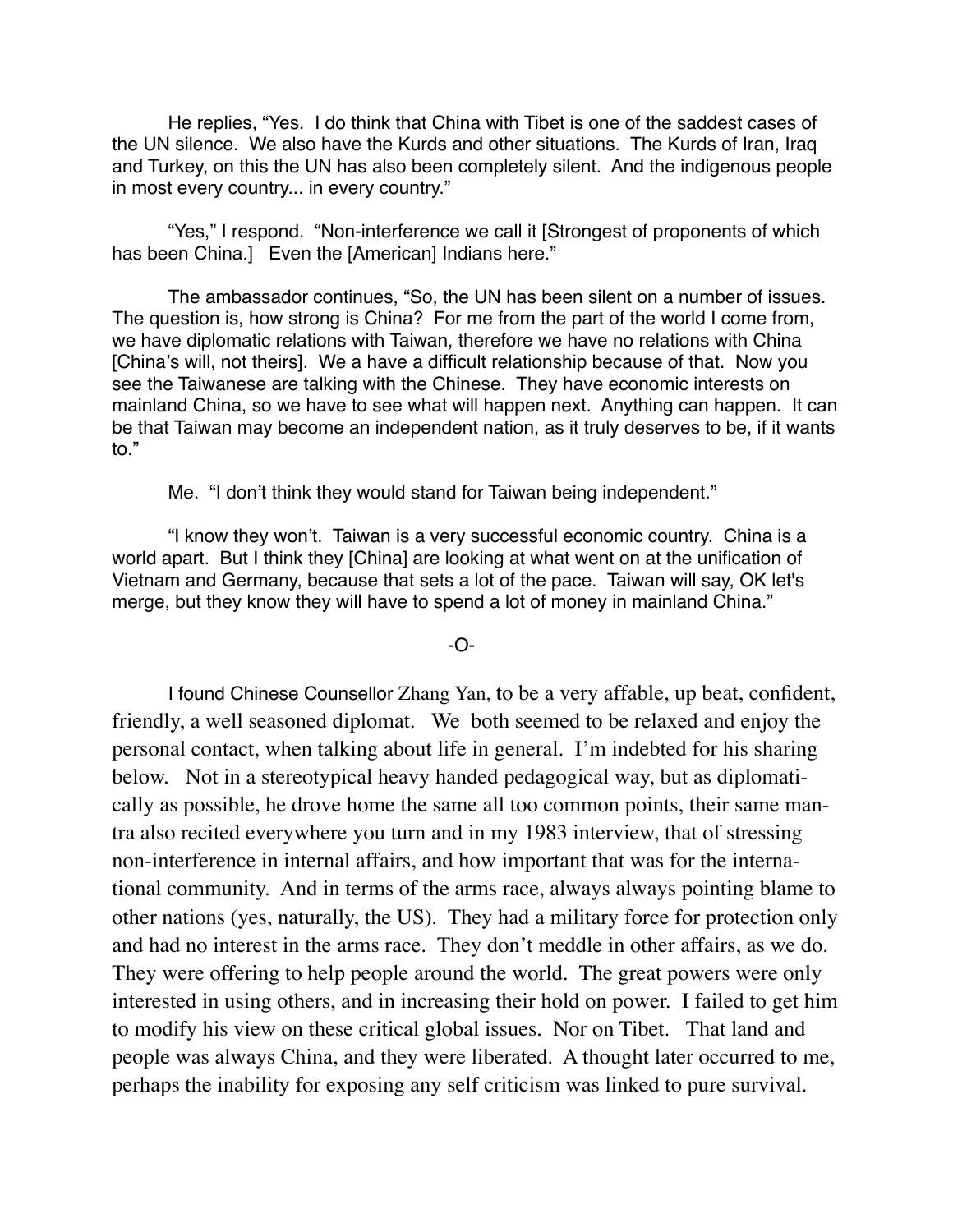We don't know what it took to survive the Cultural Revolution, as all his generation had to. Can the world help them loosen these real fears of their past?

-O-

In reviewing some of these responses with a few Chinese friends, most with relatives still in China, and another Taiwanese friend, a few noteworthy comments:

"All politicians in China are trained to say certain things. If you don't say something right about China or the party, you are out of a job that day."

"It is always safe to blame the West, to accuse the West for all problems, and shortcomings. It has become a safe habit."

" My sister knows some of the democratic dissidents who got into this country after Tiananmen Sq. They were given money and a place here. Some work hard, but after the several months, many have now spent their money. Some got divorced, don't work. Basically they can not handle taking this kind of new responsibility for their life. This is a tough part of democracy they knew nothing of in China. They still expect to be given everything."

"When I was a little girl in Taiwan, China was called "The shadow". We were told someday we would conquer China's Communists. Although China's view is we are part of China, we are not. We have had our own government and economic structure. China says, if you call yourself independent, we will strike. The US and UK said they would protect Taiwan if ever attacked. This is one of the reasons China talks of noninterference constantly.

Businesses actually flourish between the two countries, but it is still illegal to go from one to the other. Quite in the open, people just travel via Hong Kong."

-O-

[Sudan: Fourteen years later we can now see in today's Sudan the consequences of a world saying nothing to the earlier denied genocides in China. Who knows where else these consequences are being drawn out. As you read below, what can we now think of the results of these "good works in development", of "non interference", "correct positions" and putting forth "a better face"? Once again, it's not to point blame. What is needed is more about encouraging the foundation of trust, truthfulness, and the betterment of conditions for all in the world, including China.]

Sudan's Ambassador Ahmed Suliman has a warm, pleasant disposition and big smile, an older gentleman's aura. But I can feel shadows that i can't put my finger on.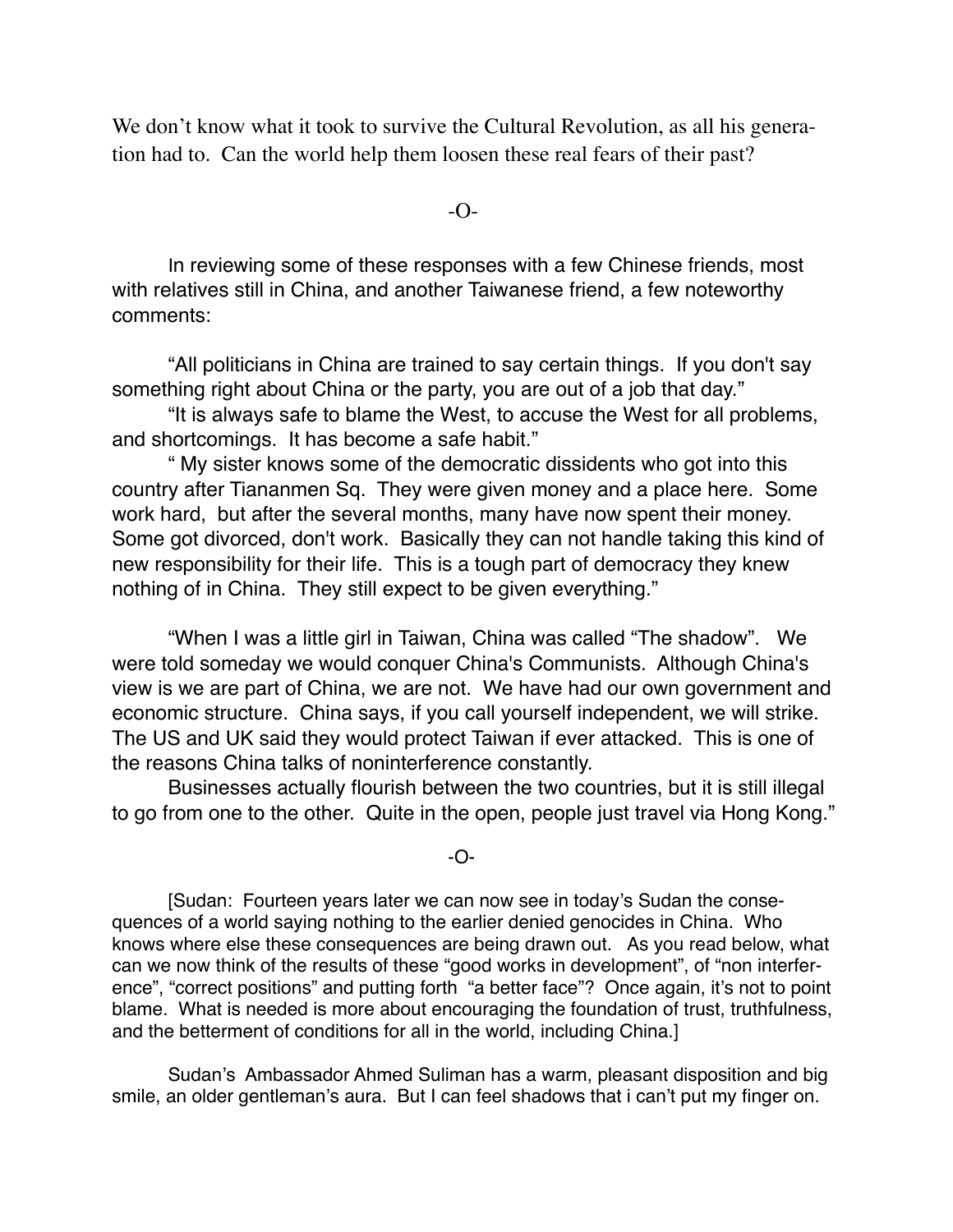He states the only reason he let me interview him was I had an Irish last name. He had fond memories and a sense of indebtedness of his early school years to Irish teachers who served in Sudan. He becomes particularly buoyant when he says he likes this "new young man Bill Clinton a lot" and has hopes he'll turn things around for Africa, but doesn't like what he's seen in the past:

"I am not a communist now. When I was a communist, I was on the Russian side. But, I visited China twice in 1955 and again 3 years ago. The problem with these people [the US and Russia] is that they are shortsighted. They don't look at the phenomena of development. As I see it now, the only force gaining momentum in the UN and the Third World is the Chinese. Because the Chinese are taking the correct position regarding the Third World."

I repeat, "You are saying there is a correct attitude and the Chinese are taking it? Towards the Third World? They are seen as taking up your issues, your concerns?"

"Yes. They are speaking our language, and standing up with our problems. They are adopting good positions here in the UN. The Americans are trying to utilize these measures [such as] Human Rights, and so on. [They are] not true.

People every day are coming to America. They are going to be disappointed. On the contrary, China is having a better face. Unless things change, they will become the most influential power in the world."

[The genocide in Sudan would never have gotten this far without China's direct and indirect support. Today, they have the ability to reverse it. I only wished I had the foresight and time to look further into these statements at the time. Skepticism isn't enough.]

-O-

About Tibet: This is story none of my friends nor family knew anything of at the time, early 1989, in the months before Tiananmen Square.. They would protest for my safety. I was frustrated with the lack of knowledge about the Tibetan plight, especially the Chinese people knowing only the narrow party line. Even students talking of more democracy didn't seem to know how good they had it in comparison and never outwardly championed Tibet. The world's governments also remained quiescent and complicit in the suffering that continues. I remember Hitler's comment to move against the Jews, reassuring those about how quickly the world forgot what happened to the Armenians in that genocide. Forgotten? Not even on the radar to forget.

I hatched a small plan, now seen as rather futile and innocuous, and something that would have most likely made little difference, a message lost under another tank tread at Tiananmen Sq. as all the other ideas there, [If only for this moment for surely those lives must be acknowledged] but .... fyi, another story of another, less lethal, failed attempt.

The plan stressed that no Tibetan people were to have any responsibility or involvement in this action. For Tibetans would just suffer in backlash. I found and gath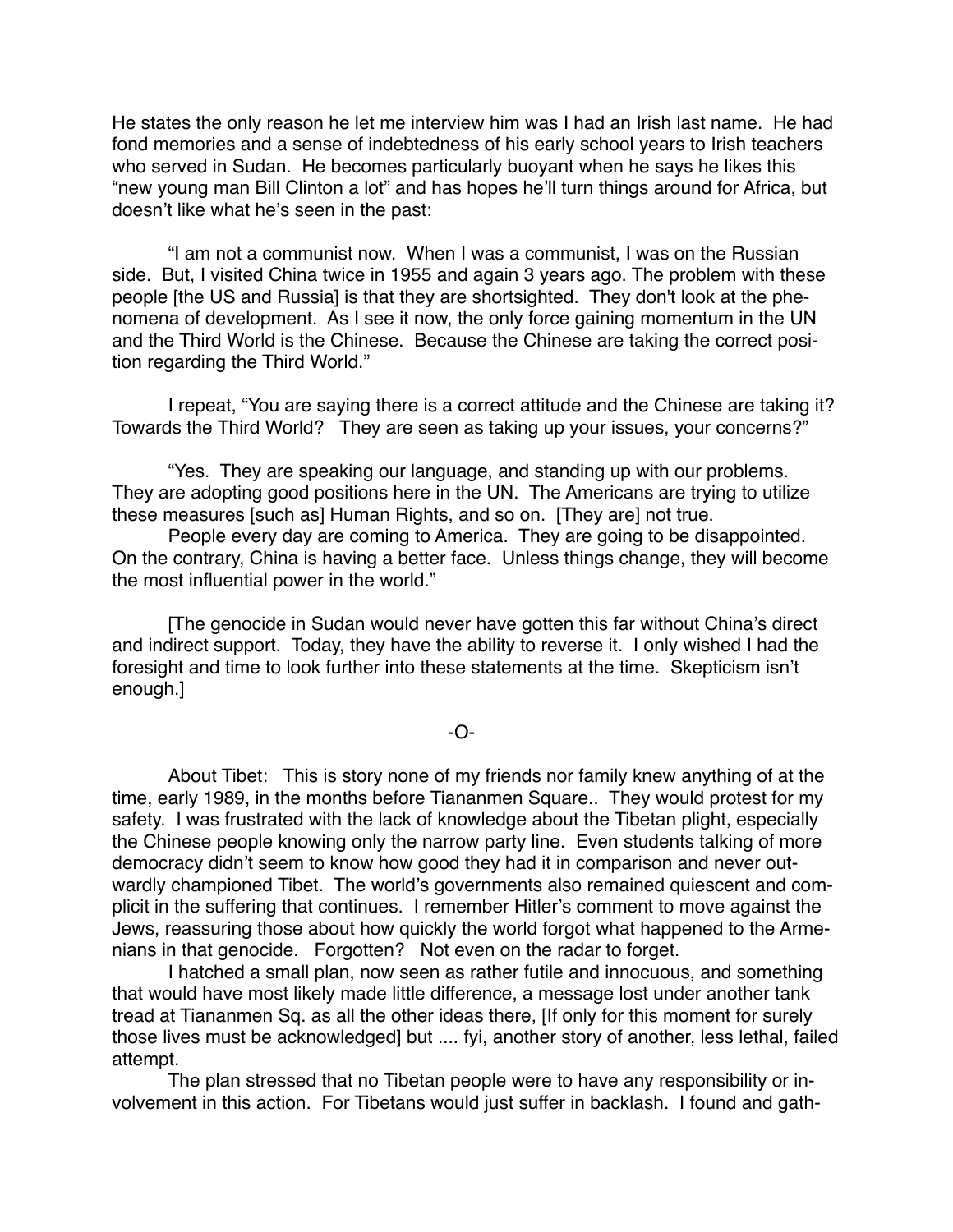ered a number of willing volunteers from various western countries (about 5 of us in the end.) The plan was to enter China on separate, different tours, each defect from those tours, and hand out a single page of literature on the realities of Tibet (That so many had been murdered, so many are languishing in prisons, that most their holy sites have been destroyed, that the area is being militarized and mined for China's resources, a culture very different from theirs was being wiped out, and large numbers of Chinese were being transported there to live and intermarry, and that they should go and find out for themselves about the truth, not believe this pamphlet. Was this their concept of liberation? Of themselves? Tibetans could see the need for some change in their own culture, but.... this was pure inhumanity.).

This pamphlet was to be handed to as many Chinese as possible, especially students, and again, not to Tibetans. Any involvement on their part would get them in serious trouble. We would get out as much information to student leaders and the public in several of China's cities until arrested. We surmised, we'd be arrested quickly, and that the normal treatment at the time for Westerners (since China is on Most Favored status) was a good scolding, a fine, and put on the first plane out with future visas denied. Even writing this now could assure not getting a future visa approved, unless things change fairly drastically. [Several things have]

We had agreed that our strategy was to refuse to pay any fine, and not have any cash (just a few travelers checks on us at the time). We would be of peaceful nature and explain over and over again why we we doing this, and certainly not show anger at those that arrest us. It is clear that our problem is not with the Chinese as a people, or as individuals, but the policy they have which continues to uphold genocide of a people and culture. We knew this was a risk. The chance to get imprisoned was possible. However, that was a hopeful outcome, provided it wasn't forever. Why jail?

We would have others back home bring to the press's attention, and thereby hopefully, our governments attention, that we were being held in jail for simply distributing factual information about the reality of Tibet. We knew our governments did not wish to bring up nor care much for this issue, but perhaps some press would help public opinion get a bit more educated before voting yes to Most Favored Nation status and other positive financial arrangements with China.

This action was not against developing trade with China. I would like plenty of healthy trade with China and the world. Money is a very critical factor however, and anything to do with inhibiting the flow does put pressure on governments. Fully aware we may have no effect whatsoever except to inconvenience our own and loved ones lives [They would be fully informed upon departure with instructions], we were hoping this to be one of many small efforts to pressure our own governments.

Less than two months before the action, partial information and misunderstanding of the plan was leaked by someone outside our circle. Without contacting me, they fully exposed the attempt in their public newsletter to all Tibetan organizations (hence the Chinese) critically jeopardizing the personal effort before it could get off the ground. Information being circulated in the crackdown at Tiananmen Sq. may have led to yet more blame, more paranoia and China's sensitivity to "outside interference."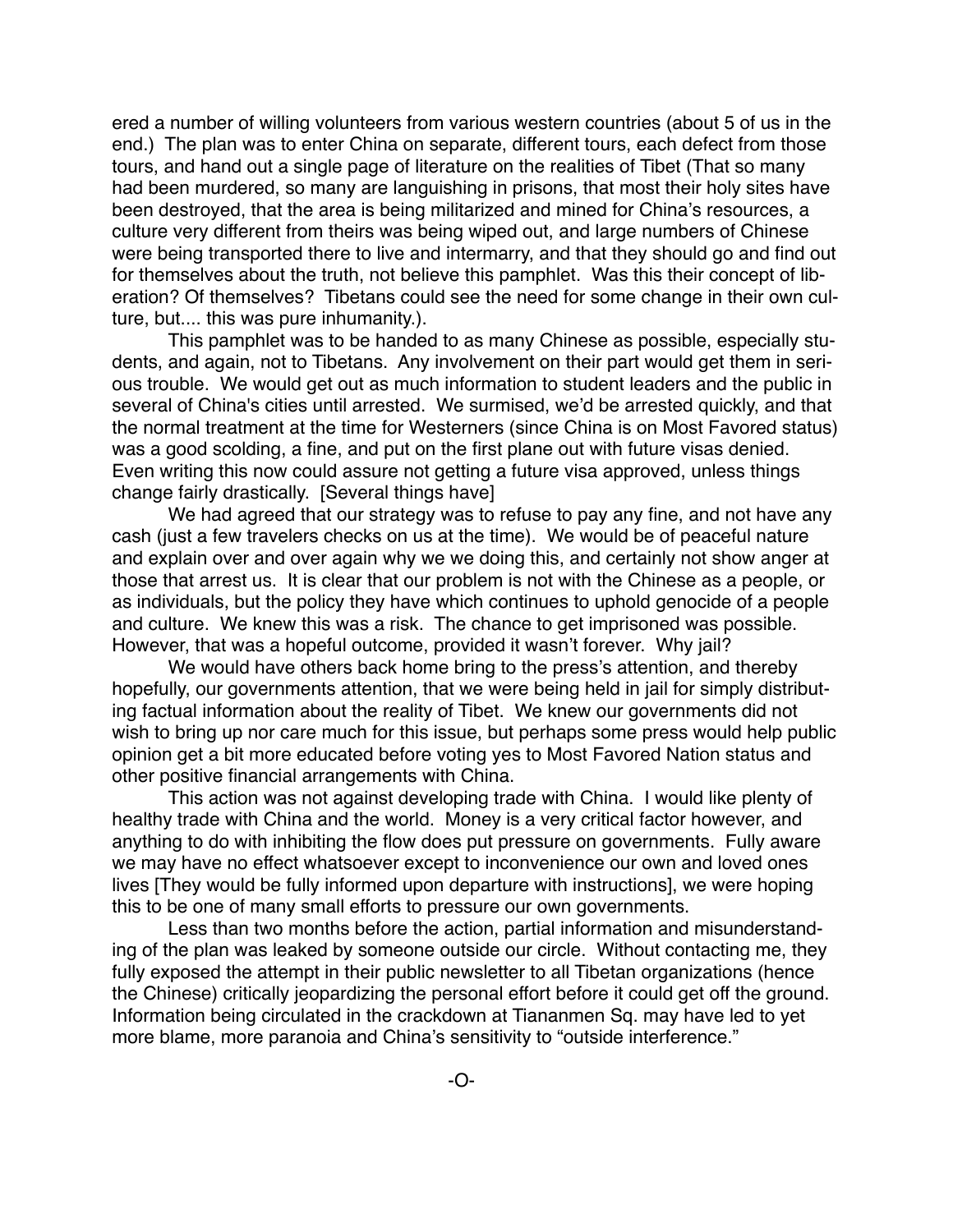For years since awakening, I would imagine the faces of Tibetans, young and old, innocent and steeped in their ancient culture, being forced from their way of life, being tortured and killed. A Tibetan is not any more special than any other person, including a Chinese. Tibetans are no more important than those in my own streets, nor those suffering anywhere else, but we each get pulled uniquely to situations put before us, that call us. For the present, I've let this be.

Now that the Dalai Lama has finally been awarded a long deserved Nobel Peace Prize, more know the story. The struggle continues, but so does the aversion of our governments due to that not so blind spot, the one overriding excuse, commerce. Why we can't develop healthy commerce and at the same time maintain a respect for people's basic human rights is an argument whose time has not only arrived, it is long overdue.

No human enjoys seeing things about ourselves that is unflattering, and we need ask the question to China, as we continue to do with ourselves. It's a strength.

Admitting to and comparing our dirty laundries isn't the end, nor the fulfillment of the way out of our distrust and entanglements. It's an important first step. We each have to back up with verifiable deeds what we say, and come to an agreement on what kind of future we wish together. It is important that we bring up human rights abuse as a country rises to become so powerful. It's humanities future. And yes, let's listen and look into our arms shipments, CIA plots and all else they bring up. We can do this, and support the same. It's by example that people trust, not words. [Funny, the Chinese delegate said the same darn thing.]

-O-

Periodically we read reports of Yeltsin traveling to Poland, to Czechoslovakia, to formally apologize for the Soviet past, and affirm new behaviors of Russians. Even Japan recently went to China, finally, and began admitting some wrong doings during the war. These are such powerful examples.

Living in Germany in 1973-4, those I spoke with clearly admitted to and denounced the horrors of their past. It humanized them for me, and built personal trust immediately. We could focus on the inhumanities of the moment, Vietnam. In the US there is plenty of literature in text books, in our pubic libraries, newspapers, and infinite daily open conversations, etc. of what our government has done wrong. Slavery, racism, our own indigenous people, corruption, etc. We rid of a President for lying. Imperfect, and in process, with few excuses tolerated. This is healthy in the context of the whole. Keeping ourselves somewhat honest? Challenging ourselves. Otherwise, it's "Mission Control, this small planet has a problem."

Admit, own what responsibility is valid, apologize sincerely, make the changes, work toward a better relationship and get on with the better business of life.

-O-

Speaking to Minister Counsellor Francis Aguilar of Guatemala about the morale in general at the UN: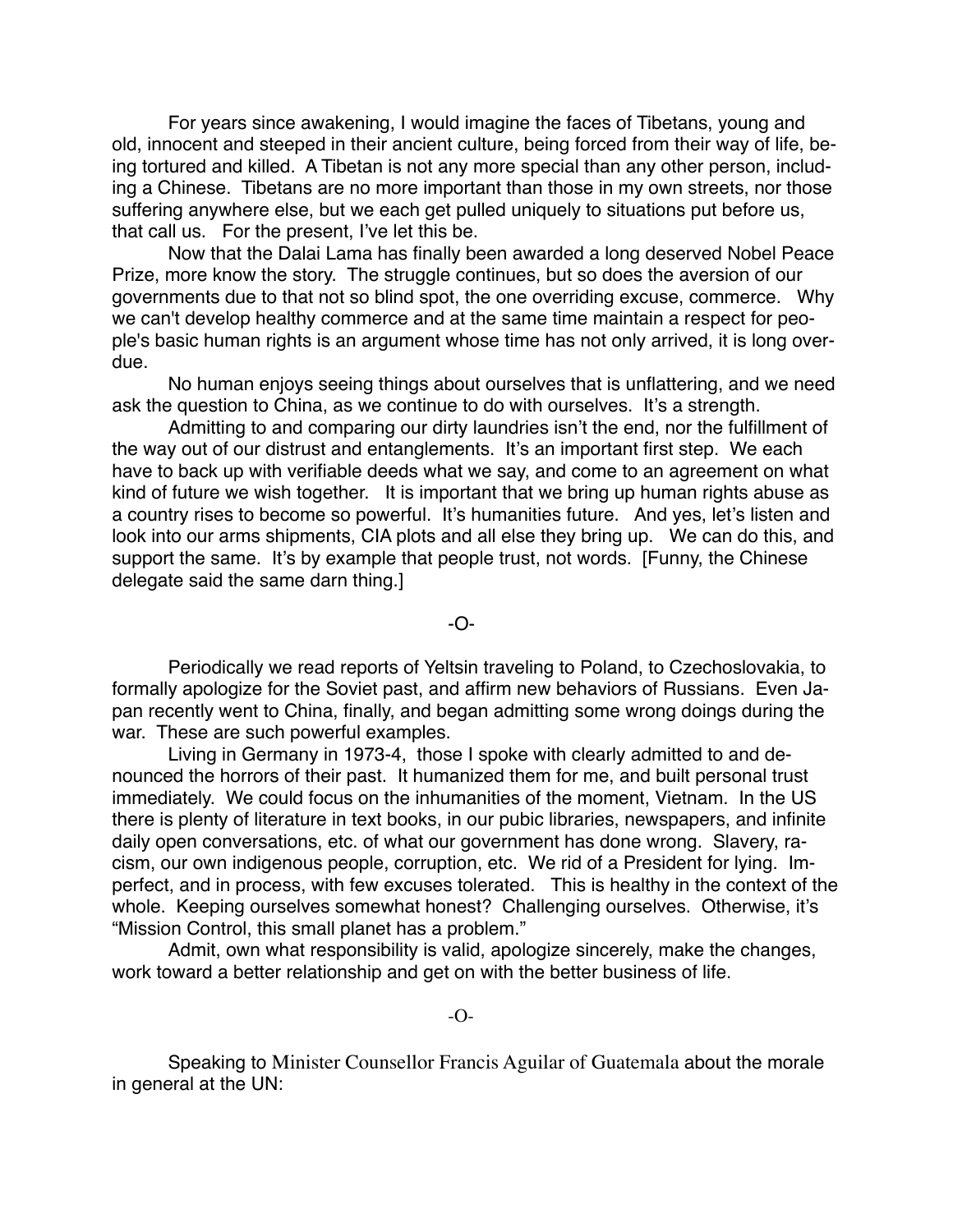"Everybody was believing in the effects of the peace dividend coming to the UN. There was a rosy world coming, and now you see, like life, there are setbacks at times. Today feels like it [the UN] is not going anywhere.

What happened yesterday with Chang [China's Tiananmen Square dissident stopped and not allowed in to speak at UN] brought a lot of depression to the organization, to many individuals here.

For an organization in which you fight for freedoms of all sorts... There are brave people. They have almost never been listened to at the UN anyway. Chang represents those little people.

When the indigenous people came to the UN, it is the first time in my 10-15 years here that I see the real people come an talk at the UN, not just politicians. So Chang was like the real people, and he wasn't allowed in, by our highest official. If the highest official is like that, what are the directions he is giving to the organization?"

"Yes." I ask, "Are his hands tied? Some perceive this particular Secretary General to be "a pawn in the hands of the West". But, that's why I also bring up China."

"Yes, well, China controls him too."

## -O-

[The below dialogue may be especially notable in light of today's Iran and Sudan crises, among others.]

China has been going ahead with nuclear testing, ignoring the Nuclear Proliferation Treaty. It has satellites in place and others in preparation. I begin to ask about this and armaments, but while much of their criticism may be valid, how can we just go along with the bias here? What can be behind such steady defensiveness? The issue of Tibet isn't even a concern for them, for the international community has long been trained and obedient to their rules on that, and now the same with Tiananmen Sq.

I sit with China's Counsellor Counsellor Zhang Yan:

"I think on this question of how to control the arms exportation and how to stop the proliferation of weapons of mass destruction, the major countries, like the US and the Russian Federation bear the major responsibilities, because they have the highest technology. They have the biggest capacity of producing weapons and they are the main exporters around the world. This is one fact."

Me. "China is right up there too, yes?"

"We export some defensive weapons to some countries."

Me. "I'm not pointing a finger. I think all industrialized countries are entrenched in profit from this. I'm trying to think of what measures we can take that might stop this cycle."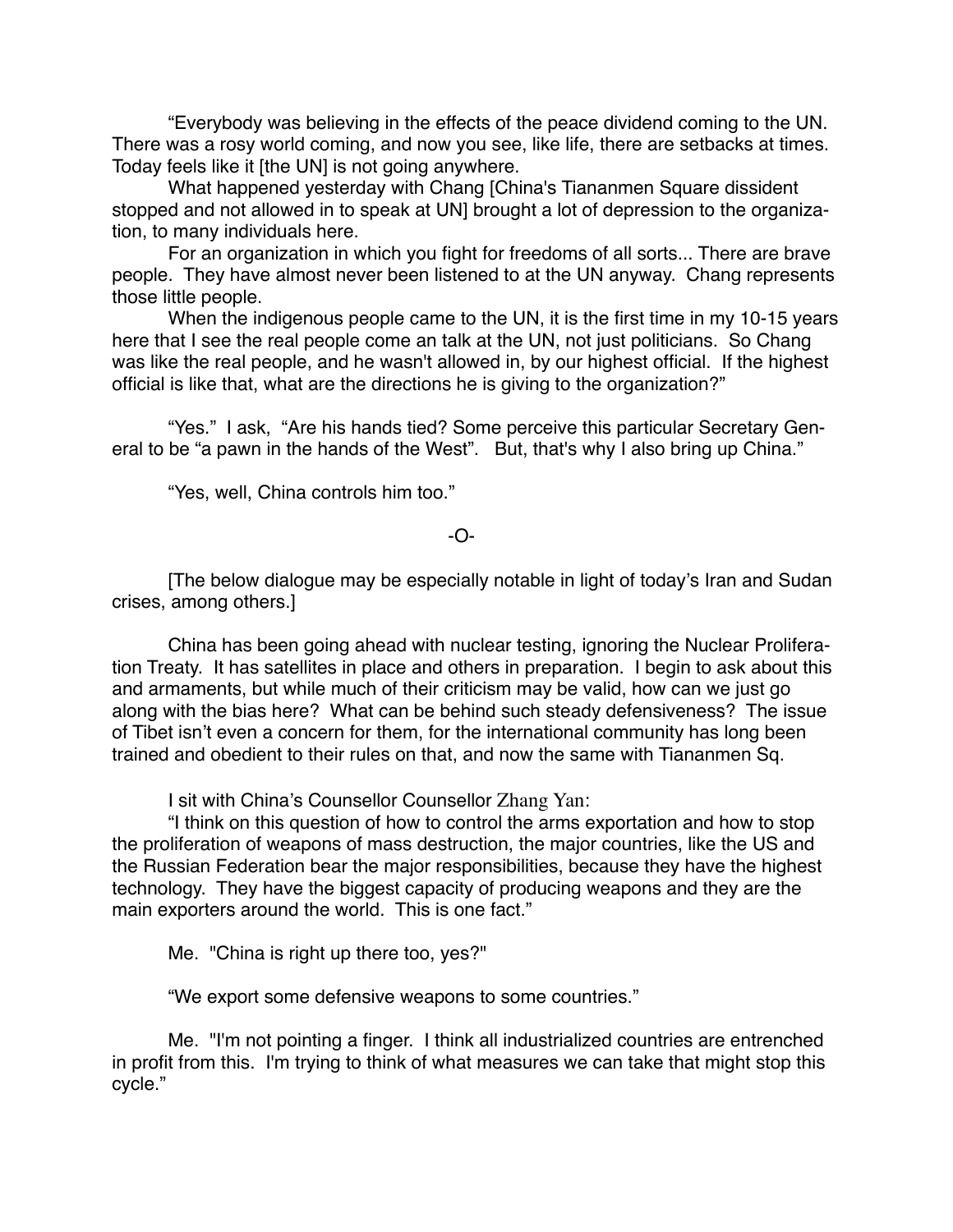"If you sell weapons purely on a commercial purpose, and purely for a defensive purpose, I don't think you have to worry so much. Unfortunately, some countries use arms sales as a kind of political leverage to influence the policy of a certain region or country, or to interfere in the affairs of certain regions or countries. [Here we go again]

A typical example is the arms sale [US ]to the Middle East and the arms sales to the Chinese provence, Taiwan. ["Provence" says who, besides China?]

Taiwan is a part of China. We are now moving in the direction of talking unification, but some countries are selling such sophisticated weapons to Taiwan. Obviously, this will create tensions and troubles in this region. They obviously knew that, but still those countries like the US and France go ahead, sell weapons to Taiwan. So from this we can see, those major countries should be responsible. If they are responsible [i.e. see it our way] we can have hope to solve this problem.

The AK 47 rifles we export to the US is legal under your law. It is not some kind of weapons sale for political purposes, just for commercial purposes."

What blows me away as I listen is, it appears he truly believes this, and he has been in the Security Council for years! How is this blanket is pulled over all the Chinese people? They are convinced this is all true (or do a great acting job), that all countries except China sell arms irresponsibly and with offensive purposes. This is worrisome.)

"If we put out the figures of arms sales to the Middle East carried out by the US, Russia, and France, the nature of our sales is different, the quality and quantity are all very different".

I'm not sure. "Was it propaganda that China supplied the Vietnamese at times, and the Khmer Rouge [Cambodia]. Did you not do that?"

"No, No."

A long stunned pause. I need the pure data and think, we really need to get a transparent study on who is doing what here. I don't push as I aught to. "I agree our governments all need to take responsibility, but are there any international issues that you would like to have put into place? Like, would you like there to be a registry for all weapons? So that it will all be out in the open, and any arms shipments would be visible?"

"People are working in that direction. A few years ago the UN adopted a resolution on the arms race situation... In principle we agreed, but we think it should be based on a fairness, equability and objectivity. [Lets do it.]

How far we can go also depends on those major countries. [And China?] If we really have sincerity, then we can make progress. If you talk one thing and do another, then people will not believe you. [And China?] So in this sense the answer is if the big countries, the major arms producers/suppliers, can be responsible in these dealings then we can have some hope. [And China?] Otherwise I don't see the chance.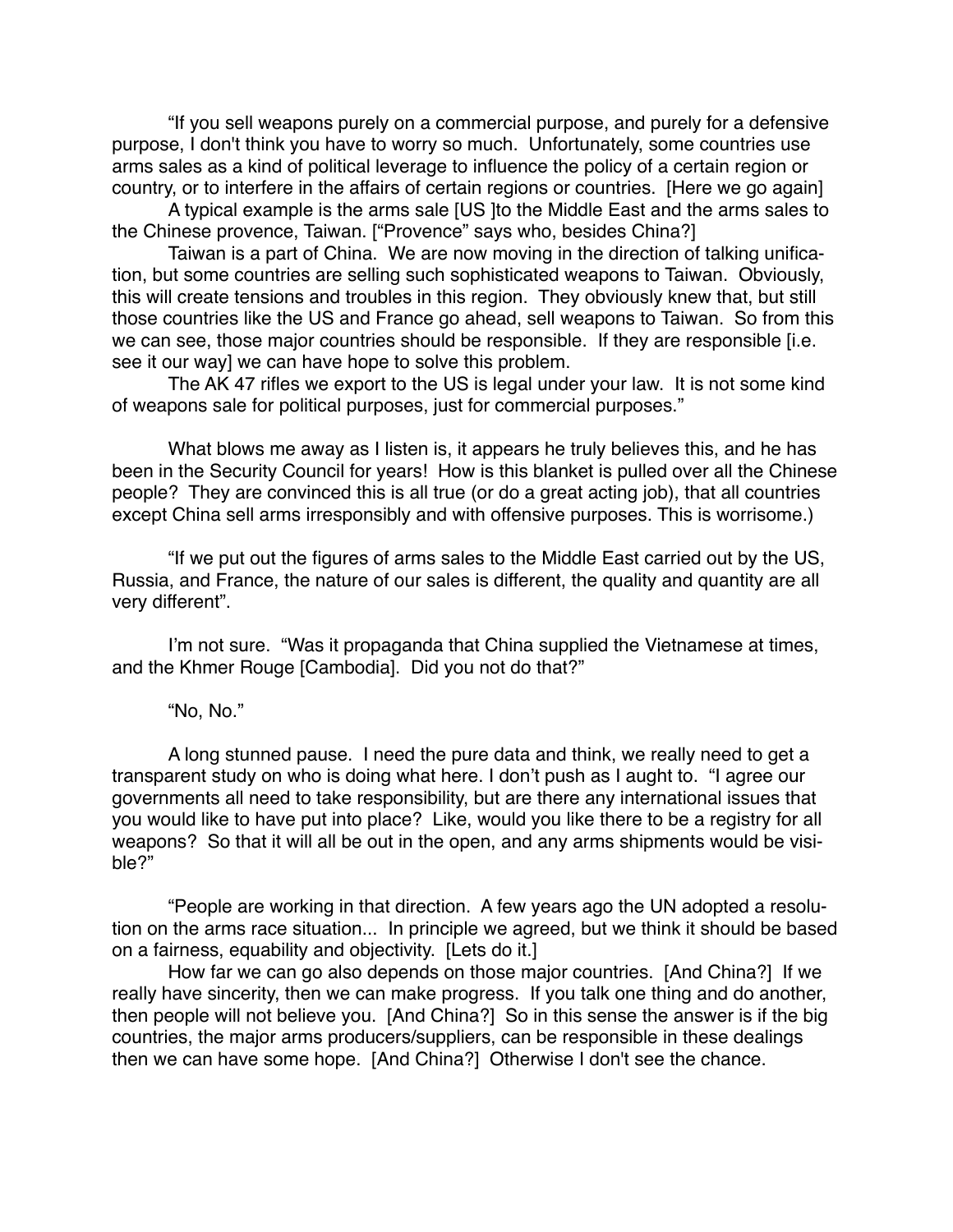I have the feeling that some countries just want to use this kind of mechanism to monopolize the weapons market, control the others, to make room for themselves. [And China?] This is not good.

I agree. "So, you are not very trusting. It is all for a unfair political purposes?"

"We have to be careful at least. Particularly if we want to do something to manage, to regulate or control arms control. We must do it in a very serious manner.

Of course China participates in arms control discussions... but since the US, and France, sells weapons to Taiwan we find it is useless to have this kind of dialogue."

Useless? "So that is the real thorn in the side?"

"Yes, on the one hand they are talking about how to control armaments, and on the other hand they are selling f-16's, missiles, submarines, mirage fighters to Taiwan. It is ridiculous."

Me. "It interferes with trust."

"Yes, this kind of thing really interferes and destroys the trust.

My mantra, "And when the trust is destroyed, it is hard to have relations."

"Yes, hard to make progress."

My trust is being destroyed, well, strongly tested, before me. How to broaden our one sidedness in life? "Is it just the US, France and Russia? I tend to feel that we, and every country have made transgressions. Every country has done something which causes some distrust from another country. Is China doing anything that you think irritates America? I don't always trust the press but, I do read that there are some things..."

"Of course very often in the press there is some unofficial news on China stating this or that. But we don't have.... very often they cannot substantiate those reports. But some governments still use these kind of figures in their reports to attack China.

If they are serious, then they should show the proof and talk bilaterally, and try to find ways to solve that question.

At the request of the government of Saudi Arabia, at that time a very good ally of the US, we sold a few medium range missiles to them (Iran?], but just the conventional weapons, not nuclear weapons. [nuclear?!]

Immediately after the bilateral discussion between the US and China we said we will never sell these type of weapons anymore. And up till now we have stopped. We have our principles in selling weapons to other countries. Principles must be conducive to the security of certain regions. We sell only defensive weapons. [Heaven help us, please] We don't sell offensive weapons. And we don't use weapons sales as political leverage, to interfere in the internal affairs of countries. [Heaven help us more!] These